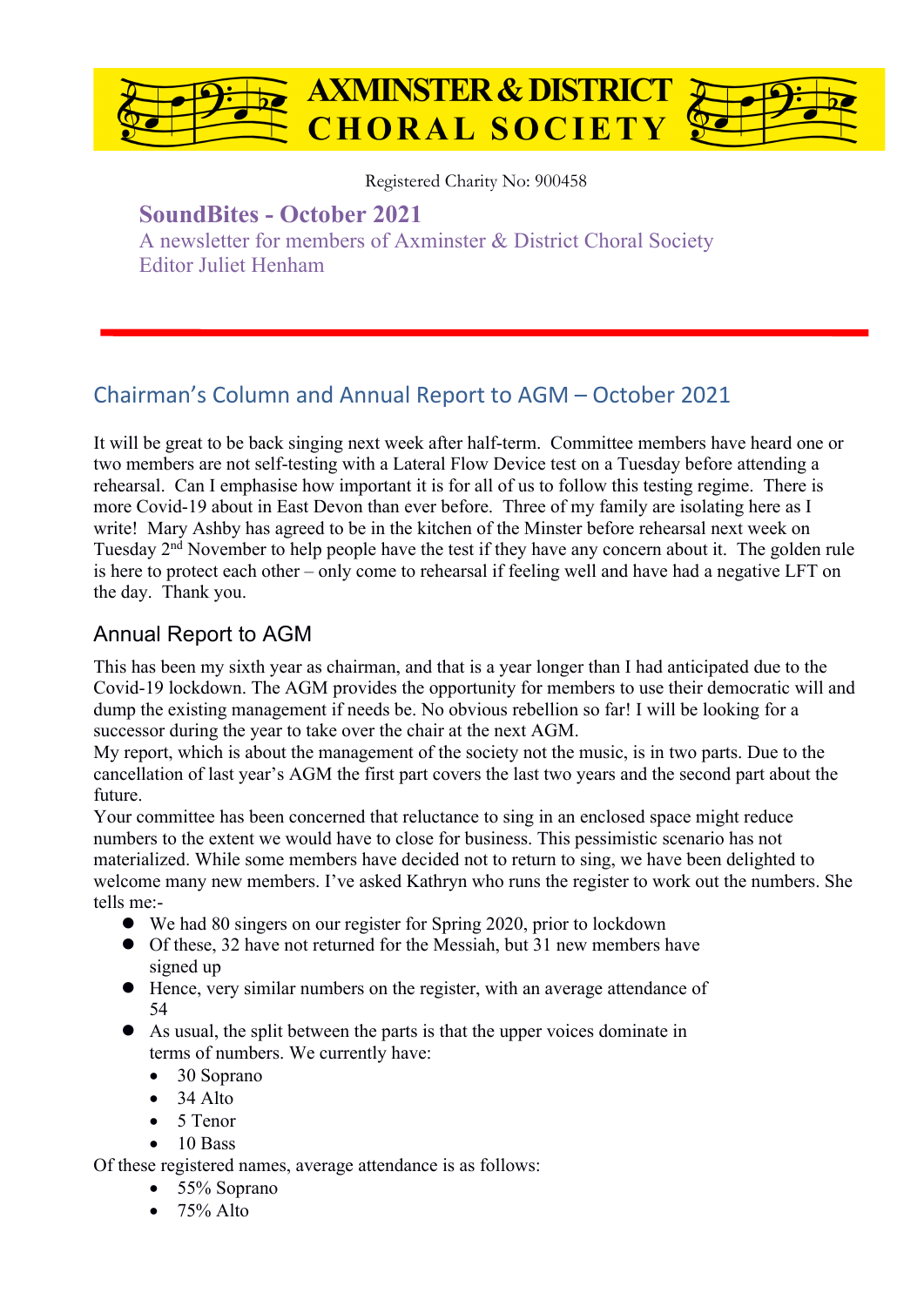- 95% Tenor
- 80% Bass

I expect attendance will steady after half-term as holiday plans are fulfilled.

You may remember that we were worried about the effect of the growth in members at the last AGM in 2019, not for rehearsals, but for the concerts. For our concert in November 2019 – Elgar's Give Unto The Lord and Puccini's Mesa DI Gloria - with a 16-piece orchestra + temps to fit in, we managed to seat everyone with a reasonable view of the conductor using some extra staging. The new lighting will remove any excuse for not being able to read our scores!

The next issue we will need to face is the Minster Makeover. More information in the next issue of Soundbites (our quarterly newsletter) when we find out the latest plans from the rector. It is a pleasure to say that all but one committee members have agreed to continue for another year. Sue Warren is resigning. Thank you Sue for your support on the committee and your role coordinating hospitality. We are looking for someone to take on this role. You do not have to also be on the committee.

Karen Curnow has taken on the mantel of publicity and with her experience in choral society management is already increasing exposure of our activities. We are looking for new committee members. New people – new ideas – new enthusiasms – are just what we need. As there are no offices or places on the committee being contested there will be no need to vote when we come to Item 9 – Election of Committee, which will save time. There is one vacancy and so please see me if you would like to be co-opted onto the committee. New members have not met our Secretary, Sheena Carr. She is currently shielding after major treatment in hospital but has confirmed that she hopes to be back in the New Year.

Our president, Andrew Millington, is unable to be with us this evening. He sends this message:-

*Dear All,*

*I'm sorry that I am unable to be with you this evening, but I was delighted to hear that you are resuming normal rehearsals and re-connecting with the joys of live singing and getting together as a choir again. It has been a very tough time for choral singers, but I have been very heartened and impressed with the zoom activities which you have undertaken to keep things going. I'm sure that you all appreciate the excellent and inspired musical leadership of Peter, Judy and Peter and it is good to know that numbers at rehearsals are encouraging.*

*I have enjoyed reading the Soundbites including the humour and the quiz element. I look forward to supporting the choir through the year and I can`t think of a better work than Messiah to reignite enthusiasm for choral singing.*

He has promised to put on a fund-raising concert in the coming year. I'll try to keep him to that promise!

Finally, would you join me in thanking all those who have contributed to the affairs of the society this year in one way or another and particularly our committee members and the two Peters – after all it is they who do all the work!

In particular will you join me in recognizing the huge effort PL made to prepare the music for our aborted concert – the UK premier of CPE Bach's St Matthew's Passion. Somehow, we must perform it soon. Will you also join me in recognizing the huge effort of Judy and Peter in creating two virtual concerts available on YouTube – Vivaldi's Gloria and Mozart's Requiem. They were great fun to sing and not too bad to listen to or even look at!

That finalises my report for the two years.

Thank you.

Cam Bowie, Chairman, October 2021.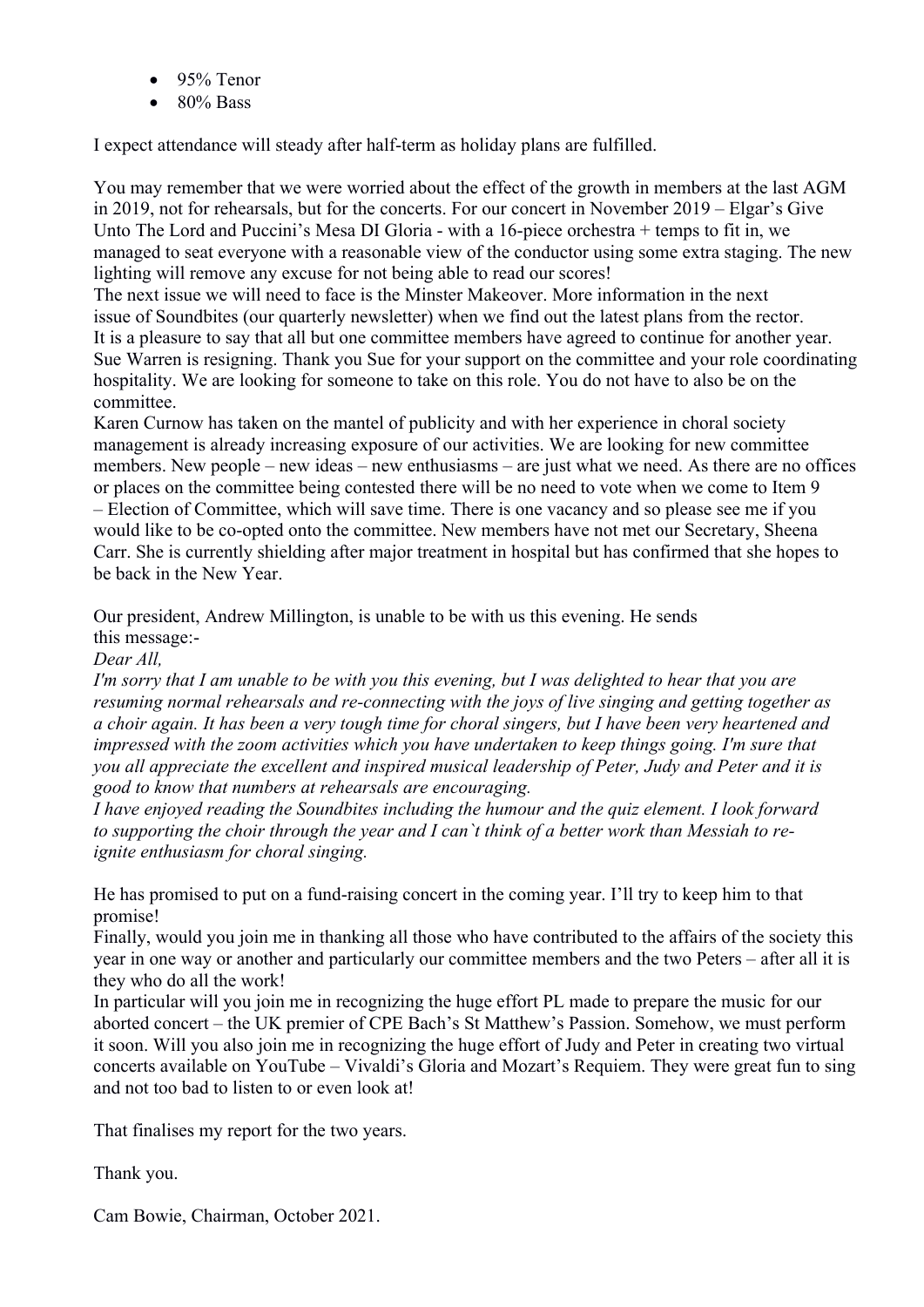## Report from Peter Parshall Autumn 2021

I find myself in the extraordinary position of having something of a blank page in front of me. Looking back over the last season, there's an aching void which should have been full of music – but wasn't. This report, therefore, covers a two–year timeline.

Cast your minds back to the season which began in September 2019. Preparations were underway for a performance of the Messa di Gloria of Puccini coupled with the wonderfully evocative setting of Psalm 29 by Sir Edward Elgar. As ever, the Society and orchestra gave its all in a performance which was well–received. We then turned our attention to a new departure; a Christmas programme of West Gallery carols, together with a running presentation of the history of West Gallery music and extracts from Thomas Hardy and Laurie Lee. Peter Lea–Cox had very cleverly arranged all the music for the instruments available to us in our home–grown orchestra "The Pottlers" and the whole event proved to be something rather different: a refreshing break, perhaps, from the 'usual' Christmas fare.

In the Spring of 2020, we were to have performed the UK premiere of CPE Bach's 1789 setting of The Passion according to St. Matthew. Preparations were well–advanced by the time Covid-19 struck and the first national lockdown was announced. I must pay tribute to the extraordinary amount of work put into this project by our Accompanist Peter Lea–Cox, for it was he who suggested the work in the first place, as well as doing all the legwork of negotiating for and obtaining the then unpublished scores. As the Chairman has previously noted, given the amount of preparation which had gone into this project, we should look at the possibility of reviving it in the future. As far as I know, the work remains unperformed in the UK and possibly not since 1789 in the rest of the world, although that is a situation which will surely be rectified in the near future.

We were "late to the party" with online rehearsals performances during this first, and subsequent lockdowns. Many were, understandably, nervous of remote rehearsals and even more of recording their singing on mobile devices. An intrepid bunch of about twenty took up the gauntlet however, and we produced two very creditable remote concerts; the first, of Vivaldi's famous Gloria went out on our

YouTube channel just before Christmas 2020 and the second, of the Mozart Requiem was published there during this past summer. My thanks to all of those who embraced (and, dare I suggest it, even enjoyed?) this new means of performing whilst we were unable to meet in person. Little did I expect, eighteen months ago, that I should have to transition from the role of musician to that of video editor. They say that learning is a life–long process… I should also pay tribute here to Judy who gave up much of her Christmas and Summer holidays to look after the massive task of audio editing. If I'd had to undertake both video and audio aspects alone, I can assure you that you'd still be waiting for the Vivaldi to appear!

This is the point where, traditionally, I berate you for rehearsal absence and for not looking at the music well–enough in advance of the concert. Moving on…

So here we are. It is wonderful to have been able to welcome back all those who have returned, desperate for some live music–making after such a long break. Wonderful, also to see so many new members at the beginning of the current term. We hope that you have felt welcomed and are beginning to settle into our way of doing things. In addition, there are many not here now who have promised to return once local infection rates have subsided, so I think that the future of the Society, numerically at least, is assured – something which wasn't at all clear before our first meeting on 7th September.

As ever, we must pay tribute to our excellent soloists, both the 'live' ones and the 'online' ones. Two of them – Harriet Mountford and Charles Cunliffe – fall into both categories. Charles has recently been named as the Royal Academy of Music's "outstanding student of the year" and has also been presented with the Silver medal of the Worshipful Company of Musicians. Anyone attending or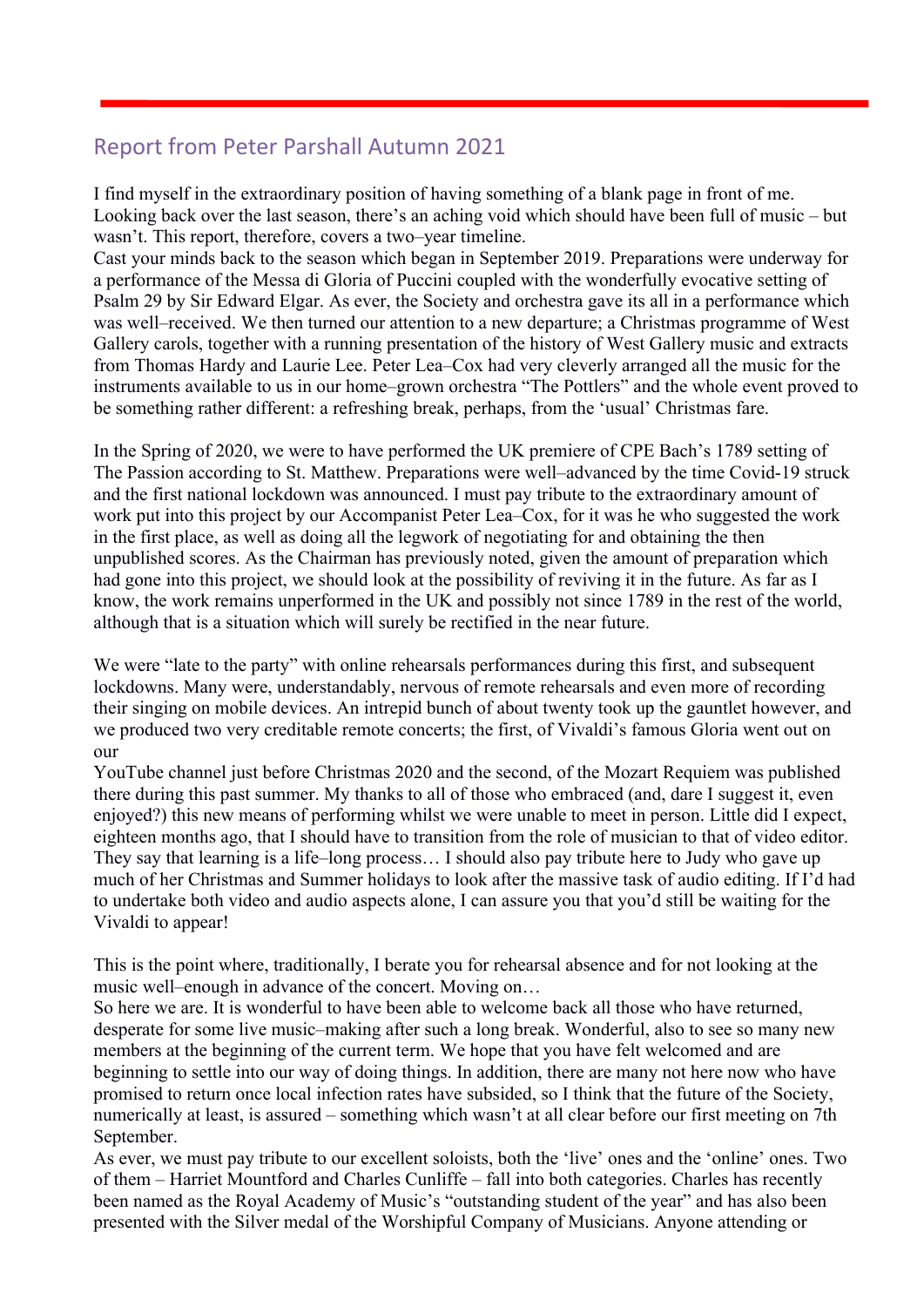watching, online, the Oxford Lieder Festival this week, might have spotted him duetting with Dame Sarah Connolly. He clearly has a bright future ahead of him and so we're delighted that he'll join Harriet, Magnus Walker and Juliet Curnow, both of whom have sung for us before, as a soloist in our forthcoming performance of Messiah on the  $18<sup>th</sup>$  December. I hope that you'll also join me in sending our best wishes to Harriet whose second child is due today!

Thanks must also go to Anne Kimber, who has booked and then unbooked and then rebooked superb orchestral players for us and to our President, Andrew Millington, who remains an enormous support to the society. As ever, I have been hugely supported by Peter Lea-Cox. His ability to not only to play whatever is thrown at him, but also to transpose it into a different key with no notice is quite awe– inspiring and this, coupled with his enormous experience as a performer and academic musician, makes for a solid team week by week. As ever, a sincere thank you to the choir's committee which works very hard on everyone's behalf.

And so to the future. We had always planned to perform Elijah by Mendelssohn in the Spring of 2022, so that's what we'll do. In November 2022, the Requiems of Duruflé and Fauré (which were to have been performed last Autumn) will form our programme and our Christmas concert next year will include the Fantasia on Christmas Carols by Ralph Vaughan Williams, in recognition of his 150th birthday. Much to look forward to and to enjoy. That concludes my report.

Peter Parshall

Musical Director 12 October 2021

### Concert Arrangements

**On the day of the concert** there will be a run-through for the choir with the orchestra. Please keep the day free. The exact timetable will be announced nearer the day.

As part of our Covid precautions please take a lateral flow test that morning.

#### **Dress code for concerts:**

Men – dinner suit or black trousers and jacket, white shirt, black bow tie. Other coloured bow ties may be an option for some concerts.

Women – black long skirt or trousers, black top with long or three quarter sleeves.

We will provide coloured handkerchiefs for the men and scarves for the women.

We use black folders for our music. If you do not have one already you can buy one from the librarian. New ones are £6, and there is a limited supply of second-hand ones for £3. For heavy scores (like Messiah) you may if you prefer cover your copy with black paper.

#### **Returning your music scores**

Please return your copy at the first rehearsal after the concert (4<sup>th</sup> January). If you are not expecting to be at that rehearsal please return it at the end of the December concert.

Your music should be returned in the condition in which you received it. For instance, if you were given a clean copy please rub out all the markings you have made in it. However if you have had to rub out a lot of previous markings you need not necessarily remove all your own.

Please let the librarian know if you need to buy a folder or if you have a problem about returning your music. Her email is ejtwining@gmail.com, phone 07980 508846.